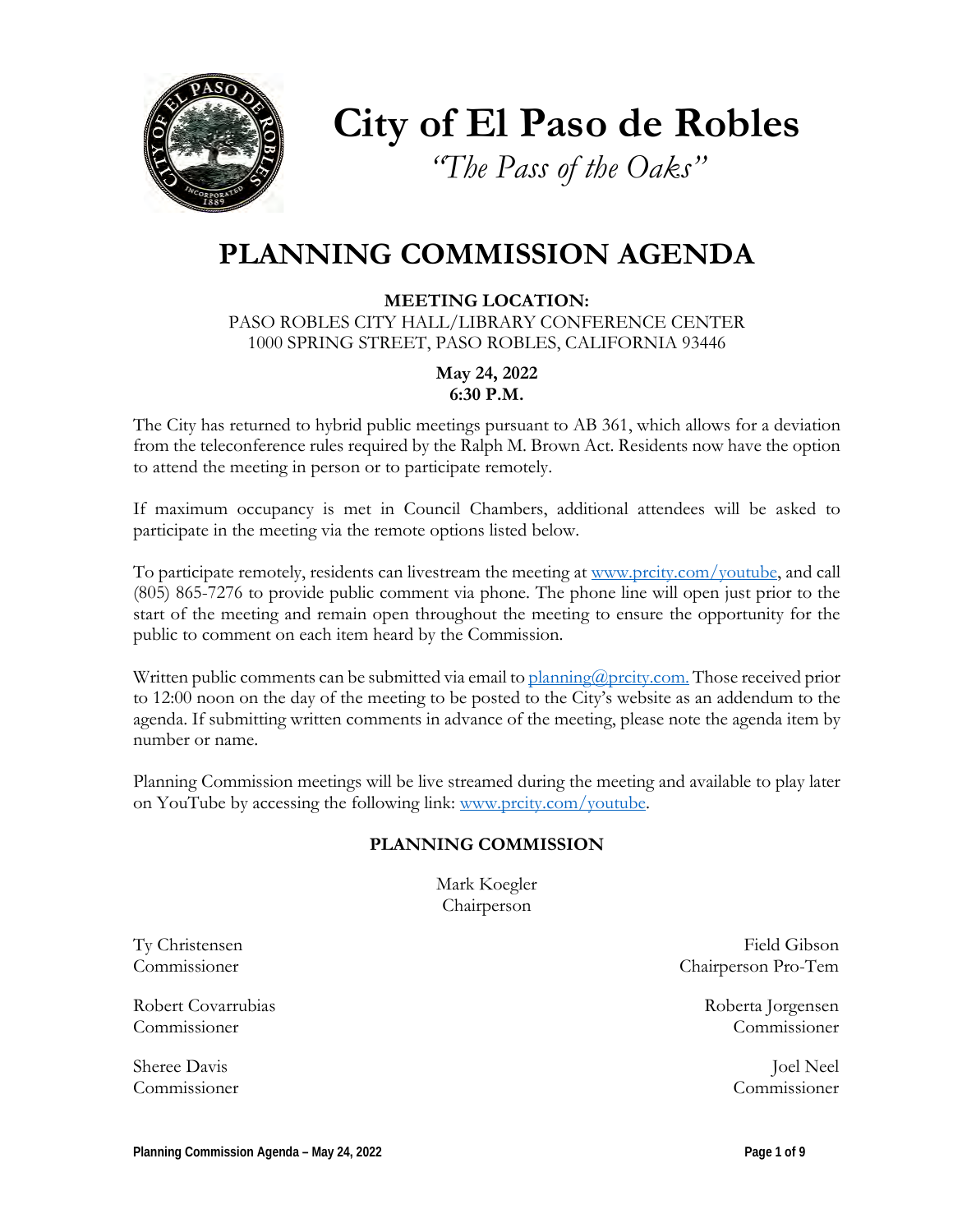#### **CITY STAFF**

Warren Frace Darren Nash Community Development Director City Planner

Darcy Delgado David Athey, P.E. Associate Planner City Engineer

Katie Banister Lori Wilson Assistant Planner and Assistant Planner and Assistant Planner and Assistant Planner

#### **LEGAL COUNSEL**

Elizabeth Hull Isaac Rosen Interim City Attorney Interim Deputy City Attorney

- **Call to Order** A.
- **Pledge of Allegiance B.**
- **Roll Call**  C.
- **Staff Introductions D.**
- **General Public Comments Regarding Matters not on the Agenda** E.
- **Agenda Items Proposed to be Tabled or Re-Scheduled**  F.

All items on the Planning Commission Agenda are scheduled for action unless explicitly otherwise stated. Planning Commission action on General Plan Amendments, Rezones, Street and Public Easement Abandonments, Street Name Changes, Code Amendments, and any legislative action is a recommendation to the City Council; the City Council will hold a separate public hearing prior to taking final action. All other Planning Commission action is final unless an appeal application, including the required fee, is filed with the Community Development Department within 15 calendar days of the date of the action. Any member of the public or the City Council may file an appeal. See second to last page of agenda for how to file an appeal.

#### **PUBLIC HEARINGS**  G.

#### **1. Conditional Use Permit for Drive [Customs \(CUP22-10 / P22-0051\)](https://www.prcity.com/DocumentCenter/View/33929/May-24-2022-Planning-Commission-Item-1-PDF)**

Applicant – Combine Commercial, LLC / Jesse Sprister,

3512 Combine St / APN: 025-437-040

Request to establish an automotive repair shop within an existing building in the C3 district.

#### **Options:**

- **1.** Approve Draft Resolution A, approving Conditional Use Permit 22-10, subject to site specific conditions of approval. (staff recommendation)
- **2.** Refer the item back to staff for additional analysis.
- **3.** Amend the above noted options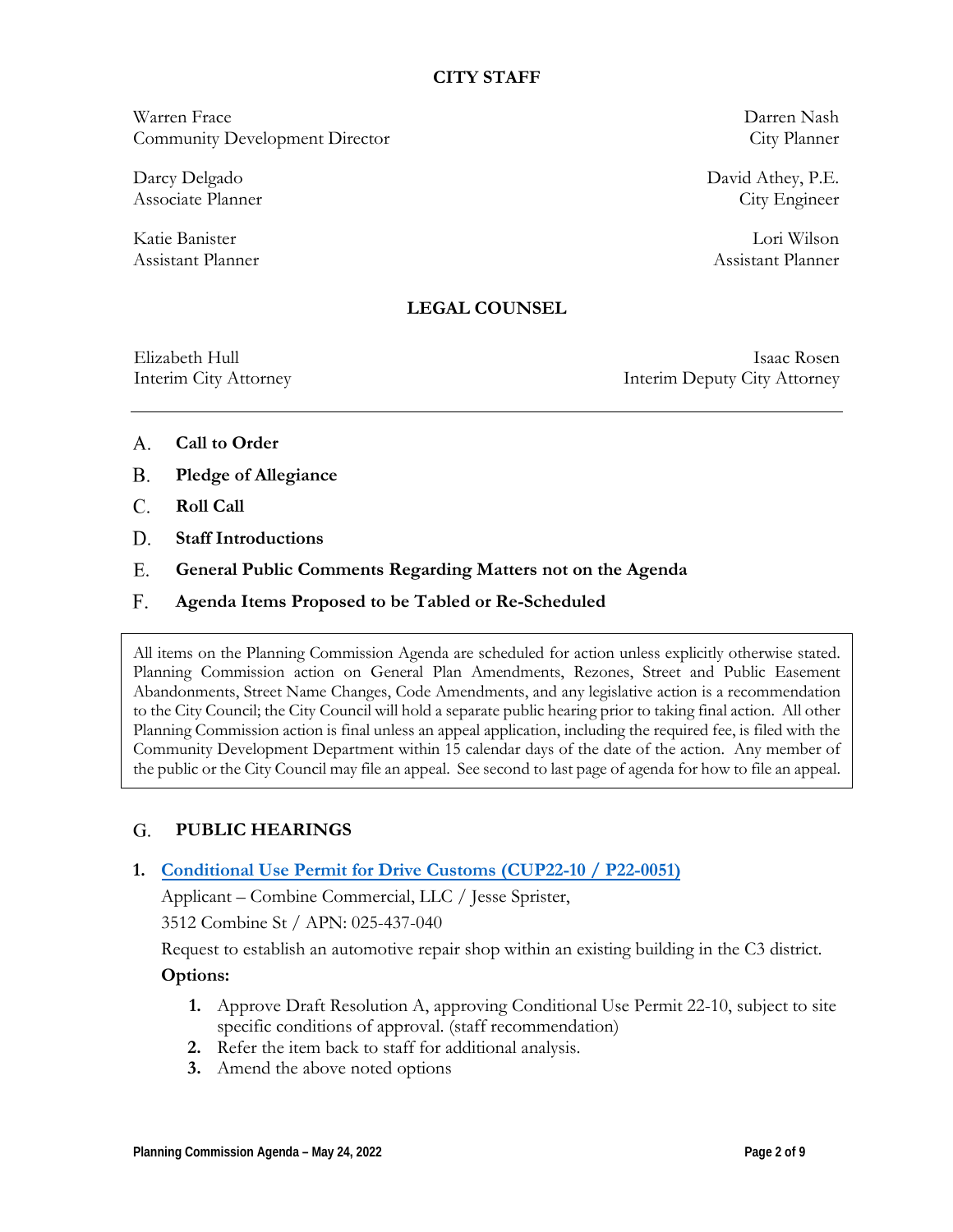### **2. Amendment to the Development Plan for Capps [Construction \(PD22-06 / PD05-012 /](https://www.prcity.com/DocumentCenter/View/33930/May-24-2022-Planning-Commission-Item-2-PDF) P22-0054)**

Applicant – Capps Construction / Devin Capps

3528 Combine Road / APN 025-437-048

Amendment to the development plan for Lot 48 of Tract 2594 (Combine Lots/PD 05-012),

reducing the street side setback for fencing from 10 feet to 6 feet.

### **Options:**

- 1. Approve draft Resolution A approving Planned Development 22-06, allowing a street-side fence setback of 6 feet. (staff recommendation)
- 2. Amend the above-listed action.
- 3. Refer back to staff/DRC for additional analysis.
- 4. Make findings to deny the application.

### **3. Amendment to Sky River RV Planned Development and Conditional Use Permit (AMD21-04 / PD00-015 [/ CUP00-0014 / P21-0071\)](https://www.prcity.com/DocumentCenter/View/33931/May-24-2022-Planning-Commission-Item-3-PDF)**

### Applicant – Sky River RV / Randy Harding

2525 Theater Drive / APN: 009-851-010, 009-851-011, 009-851-013, 009-851-005 Request to amend the Development Plan and Conditional Use Permit for Sky River RV to expand RV inventory to three adjacent lots.

### **Options:**

- 1. Adopt Resolution A, approving Amendment 21-04 to Planned Development 00-015 and Conditional Use Permit 00-014, allowing for the expansion of the RV sales area, including expansion to the overflow parking area , subject to standard and sitespecific conditions. (staff recommendation)
- 2. Amend the above-listed action.
- 3. Refer back to staff/DRC for additional analysis.
- 4. Make findings to deny application.

## **4. [Conditional Use Permit](https://www.prcity.com/DocumentCenter/View/33932/May-24-2022-Planning-Commission-Item-4-PDF) and Finding of Convenience or Necessity for Grapes and Grain Basement Bar (CUP21-28 / P21-0124)**

### Applicant – Grover Beach Enterprises

1240 Spring Street / APN: 009-042-029

A request to establish a bar in the basement of an existing commercial building by recommending approval of a Conditional Use Permit, and a recommendation that the City Council make a determination that Public Convenience or Necessity (PCN) would be served by the issuance of a Type 48 license by the Department of Alcoholic Beverage Control (ABC).

### **Options:**

- 1. Recommend approval of the project to City Council as follows:
	- a. Approve draft Resolution A; recommending approval of Conditional Use Permit 21-28, subject to site specific conditions of approval; and
	- b. Approve draft Resolution B; recommending the determination that Public Convenience would be served by the issuance of a Type 48 ABC license for I/O located at 1240 Spring Street; (staff recommendation)
- 2. Recommend approval of the project to City Council with modifications to either Resolution A and / or Resolution B;
- 3. Continue and refer back to staff for additional analysis.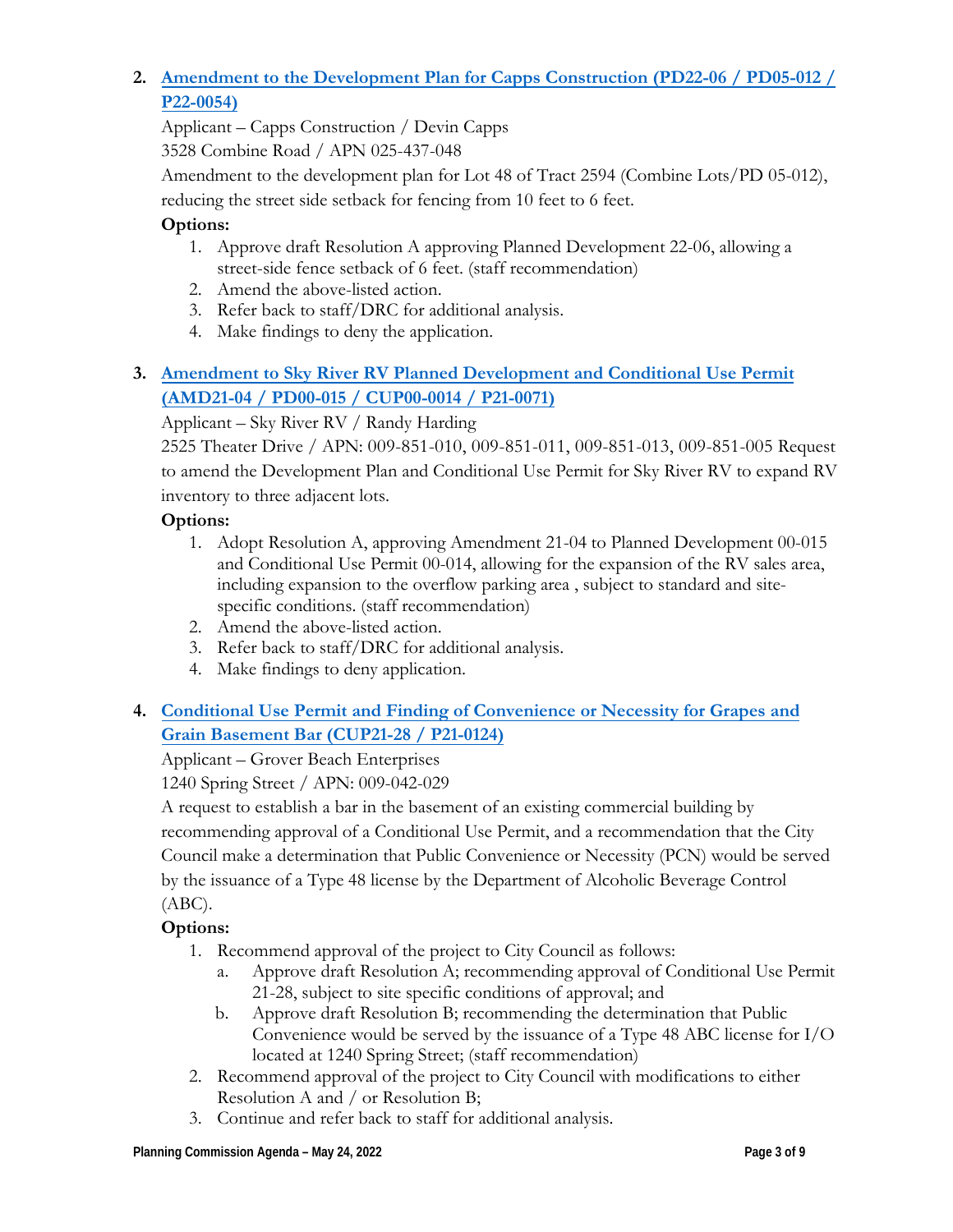4. Recommend the City Council deny the CUP and PNC applications based on findings.

#### **DISCUSSION ITEMS**  H.

#### **CONSENT CALENDAR** I.

- **5. [Development](https://www.prcity.com/DocumentCenter/View/33933/May-24-2022-Planning-Commission-Item-5-PDF) Review Committee Minutes (for Approval)**
	- March 28, 2022 April 4, 2022 April 11, 2022 April 18, 2022
- **6. [Planning Commission](https://www.prcity.com/DocumentCenter/View/33934/May-24-2022-Planning-Commission-Item-6-PDF) Minutes (for approval):** April 26, 2022

#### **OTHER REPORTS**  J.

- **Paso Robles Street [Streetscape Ad](https://www.prcity.com/DocumentCenter/View/33935/May-24-2022-Planning-Commission-Item-7-PDF) Hoc Committee Report** 7.
- **[Housing Constraints](https://www.prcity.com/DocumentCenter/View/33936/May-24-2022-Planning-Commission-Item-8-PDF) and Opportunities Committee (HCOC) / Zoning Code Update** 8. **Report**
- **[Development](https://www.prcity.com/DocumentCenter/View/33937/May-24-2022-Planning-Commission-Item-9-PDF) Review Committee Rotation Schedule**  9.

| Month     | Commissioners |             |             |
|-----------|---------------|-------------|-------------|
| May       | Gibson        | Jorgensen   | Christensen |
| June      | Koegler       | Jorgensen   | Davis       |
| July      | Covarrubias   | Neel        | Davis       |
| August    | Covarrubias   | Neel        | Gibson      |
| September | Jorgensen     | Christensen | Gibson      |
| October   | Covarrubias   | Christensen | Davis       |
| November  | Jorgensen     | Koegler     | Davis       |
| December  | Jorgensen     | Koegler     | Davis       |

#### **PLANNING COMMISSIONERS' COMMENTS** K.

#### **STAFF COMMENTS** L.

Cancelation of July 26 Planning Commission Meeting due to the Mid State Fair

#### **ADJOURNMENT** M.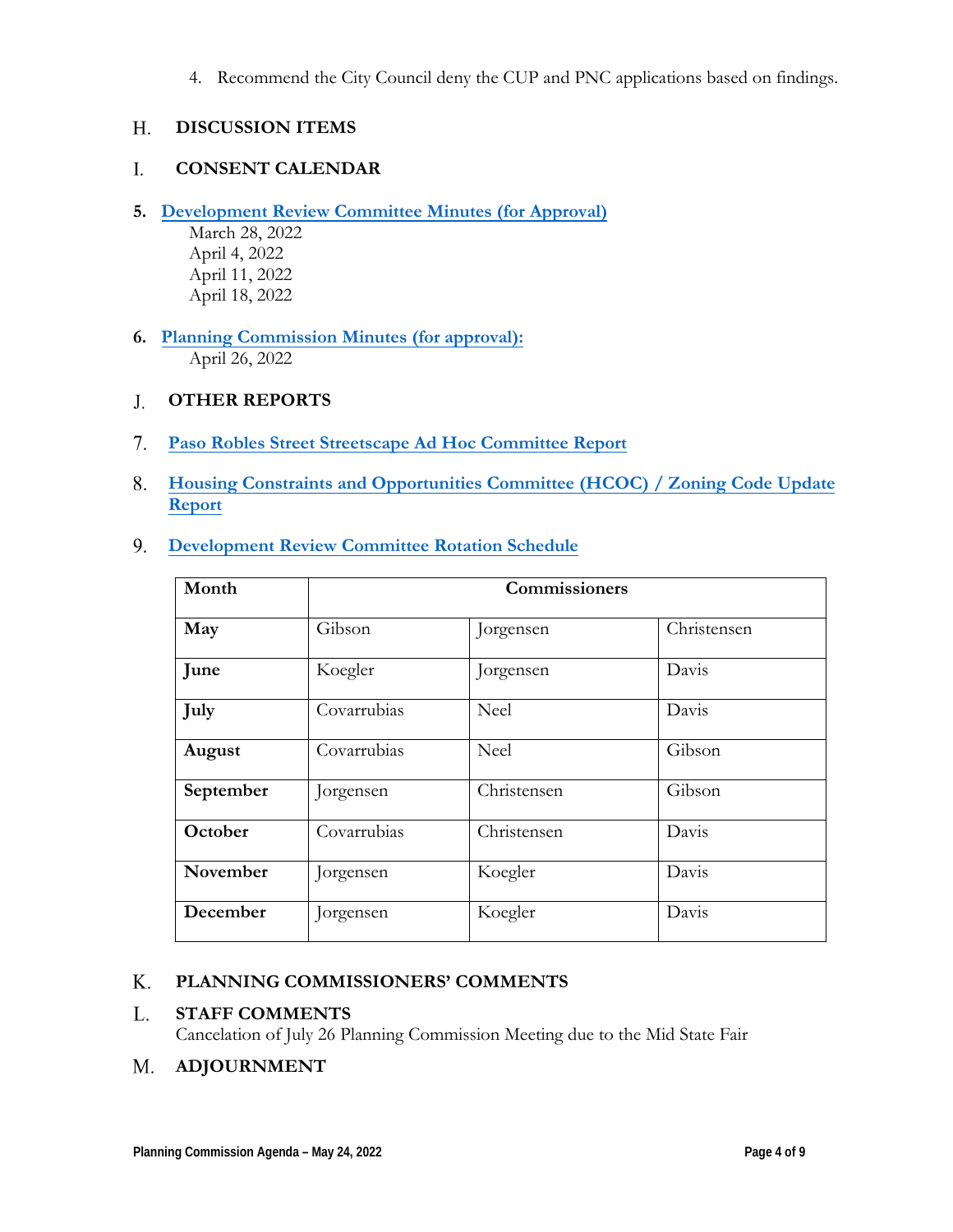Any writing or document pertaining to an open session item on this agenda which is distributed to a majority of the Planning Commission after the posting of this agenda will be available for public inspection at the time the subject writing or document is distributed. The writing or document will be available for public review in the Community Development Department, 1000 Spring Street, Paso Robles, CA, during normal business hours, and may be posted on the City's web site at <http://www.prcity.com/agendacenter/Planning-Commission-5>

All persons desiring to speak on an agenda item are asked to fill out Speaker Information Cards and place them at the Staff Table prior to public discussion of that item. Each individual speaker will be limited to a presentation total of three  $(3)$  minutes per item.

**AMERICANS WITH DISABILITIES ACT** Any individual, who because of a disability needs special assistance to attend or participate in this meeting, may request assistance by contacting the City Clerk's Office (805) 237-3960. Whenever possible, requests should be made four (4) working days in advance of the meeting.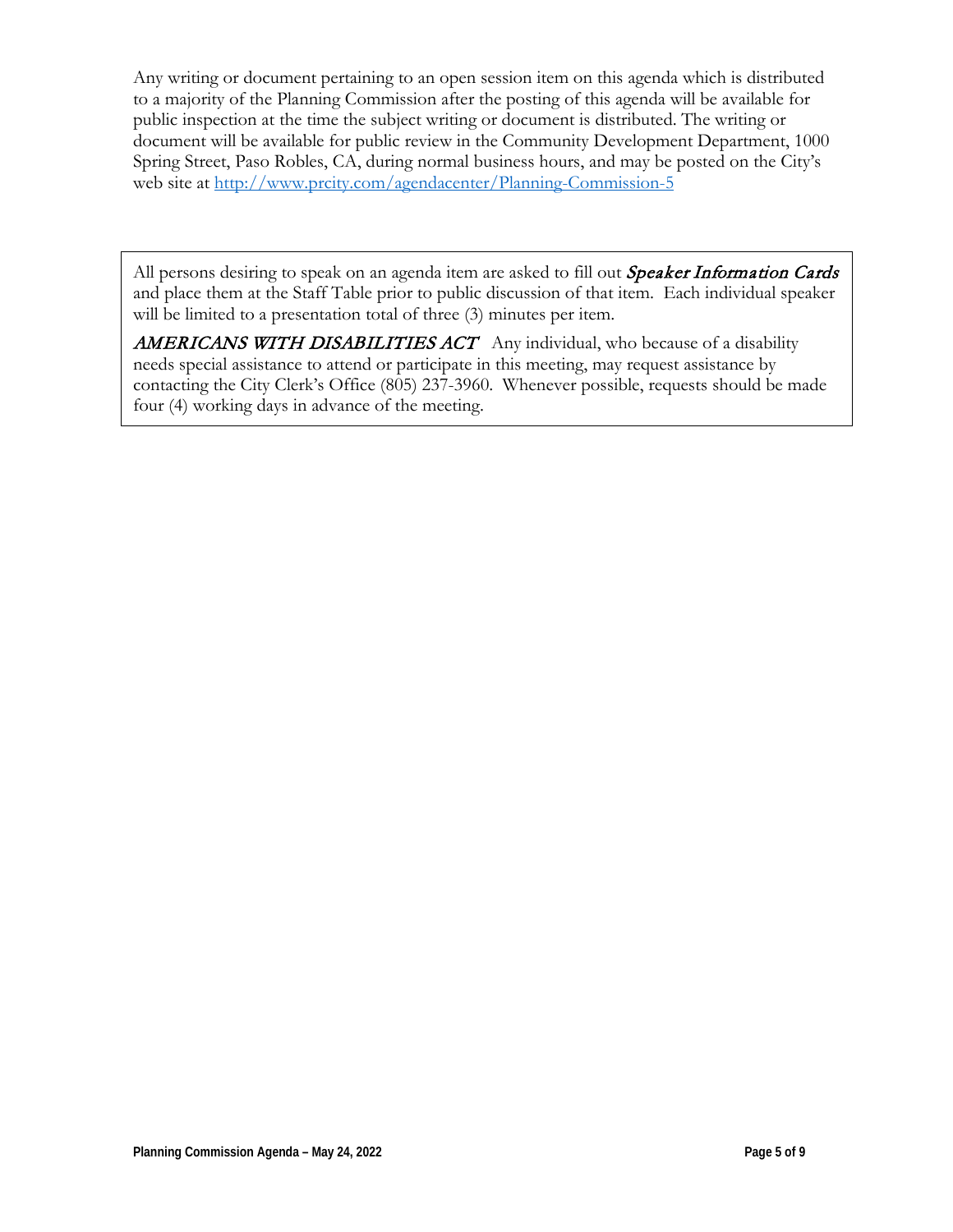#### **PLANNING COMMISSION GUIDELINES FOR PUBLIC HEARINGS**

- 1. Staff presents overview of staff report.
- 2. Commissioners ask any questions they may have for staff on the report.
- 3. Commissioner's report any "ex parte" conversations they have had prior to the hearing with the applicants or members of the public regarding the proposed project.
- 4. Public Hearing/Comment Period Opened.
- 5. Project applicant, including applicant team members, presents their project.
- 6. Commissioners ask any questions they may have for applicant on the project.
- 7. Members of the public may speak on the proposed project.
- 8. Commissioners ask any questions they may have of speakers regarding their comments on the project.
- 9. Applicant may clarify proposal or rebut statements made by the public.
- 10. Members of the public may add any new comments, but not repeat earlier comments on the proposed project in response to applicant's clarification/rebuttal.
- 11. Public Hearing/Comment Period is closed.
- 12. The Chair will address questions posed by the public and look to staff to provide responses, which will be directed to the Chair. If commissioners have additional questions of the applicant at this point, such questions should be directed through the Chair.
- 13. Commissioners ask questions they may have for staff.
- 14. Commissioners discuss proposed project.
- 15. If commissioners believe additional information is needed, they may reopen the public hearing/comment and/or continue it to a future date.
- 16. Commissioners vote on proposed project.
- 17. If the Commission has the authority to approve a project, applicants and members of the public have 15 calendar days to file an appeal to the City Council. If the Commission only has authority to make a recommendation to the City Council on a project, the matter will be scheduled for a public hearing before the City Council at a future date.
- NOTE: The Chair reserves the right to reopen the public hearing if he/she believes the applicant and/or public may have additional information pertinent to the discussion.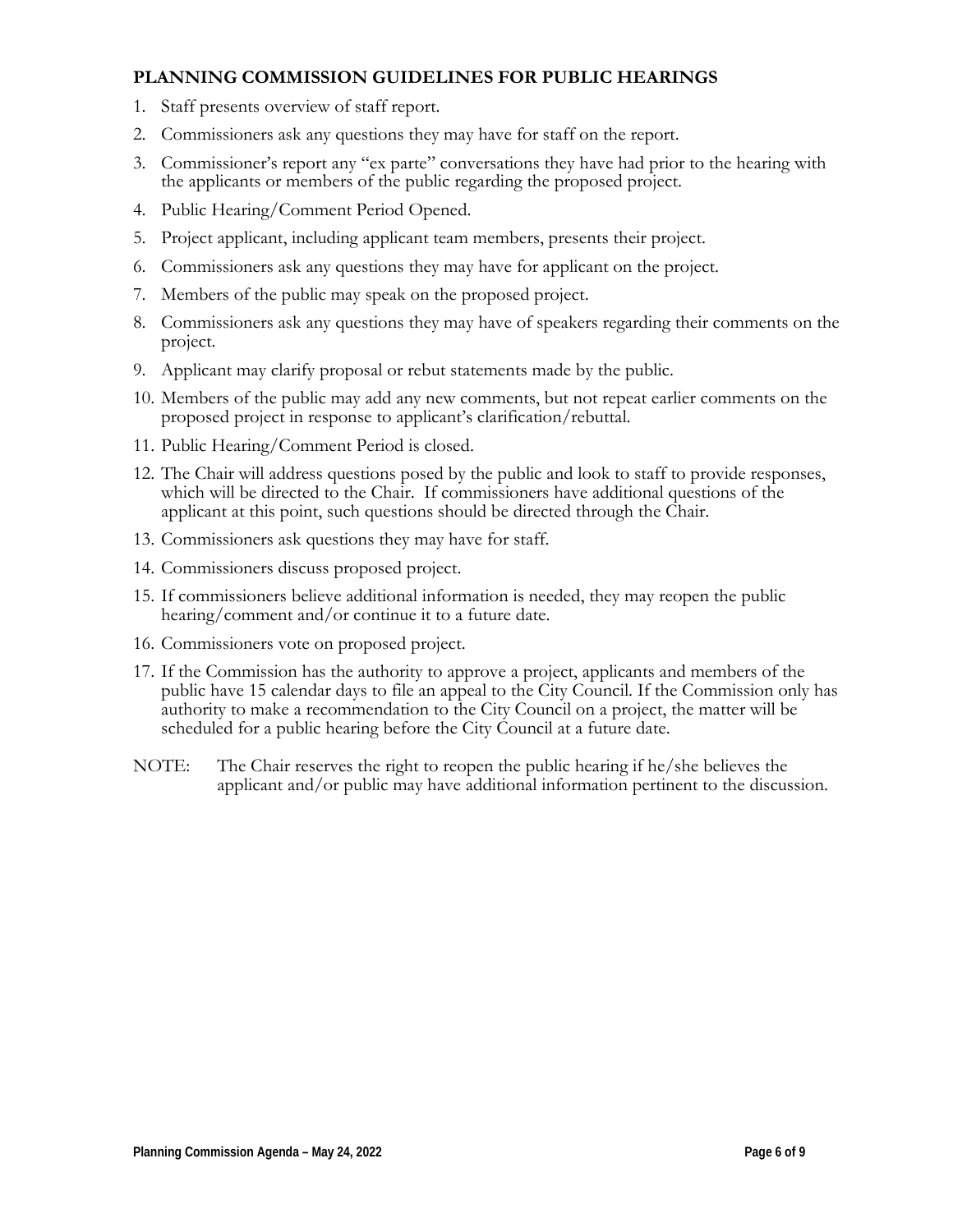#### **GROUND RULES FOR PUBLIC HEARINGS AND COMMENTS**

- 1. Planning Commissioners desire to hear from all persons that wish to speak, regardless of their point of view on a proposed project.
- 2. All parties: commissioners, staff, applicants, and the public, are to be courteous and civil to each other during the meeting. Personal attacks and rude remarks will not be tolerated.
- 3. Conversations in the audience during public hearings, comment periods, and discussion are disruptive and are not welcome.
- 4. Cell phones and electronic devices are to be put in silent mode or turned off.
- 5. All testimony from applicants and the public is to be given, one person at a time, from the lectern. Meetings are recorded, and the microphone on the lectern is necessary for recordation of comments. No comments, other than from the lectern, will be made or accepted.
- 6. Applicants and members of the public are to address their questions and comments to the Chair of the Planning Commission and not to staff or other members of the audience.
- 7. Members of the public wishing to speak need to state their name and address before making comments. They are encouraged to fill out a speaker card so that their names may be accurately recorded in the minutes of the meeting.
- 8. Where it appears that several people may want to comment on a project, the Chair of the Planning Commission may set a time limit, such as 3 minutes, for each public comment.
- 9. Where it appears that several people may want to comment on a project, members of the public may be asked not to repeat comments provided by others. They may, however, state that they agree with certain prior comments.
- 10. Members of the public are not to ask other members of the public for a show of support for their position. They may, however, ask the Planning Commission Chair if they would accept a show of hands for support.
- 11. In general, applause from the audience for a position is not acceptable. At the close of the agenda item, following a vote of the commission on the project, members of the public may render a polite applause.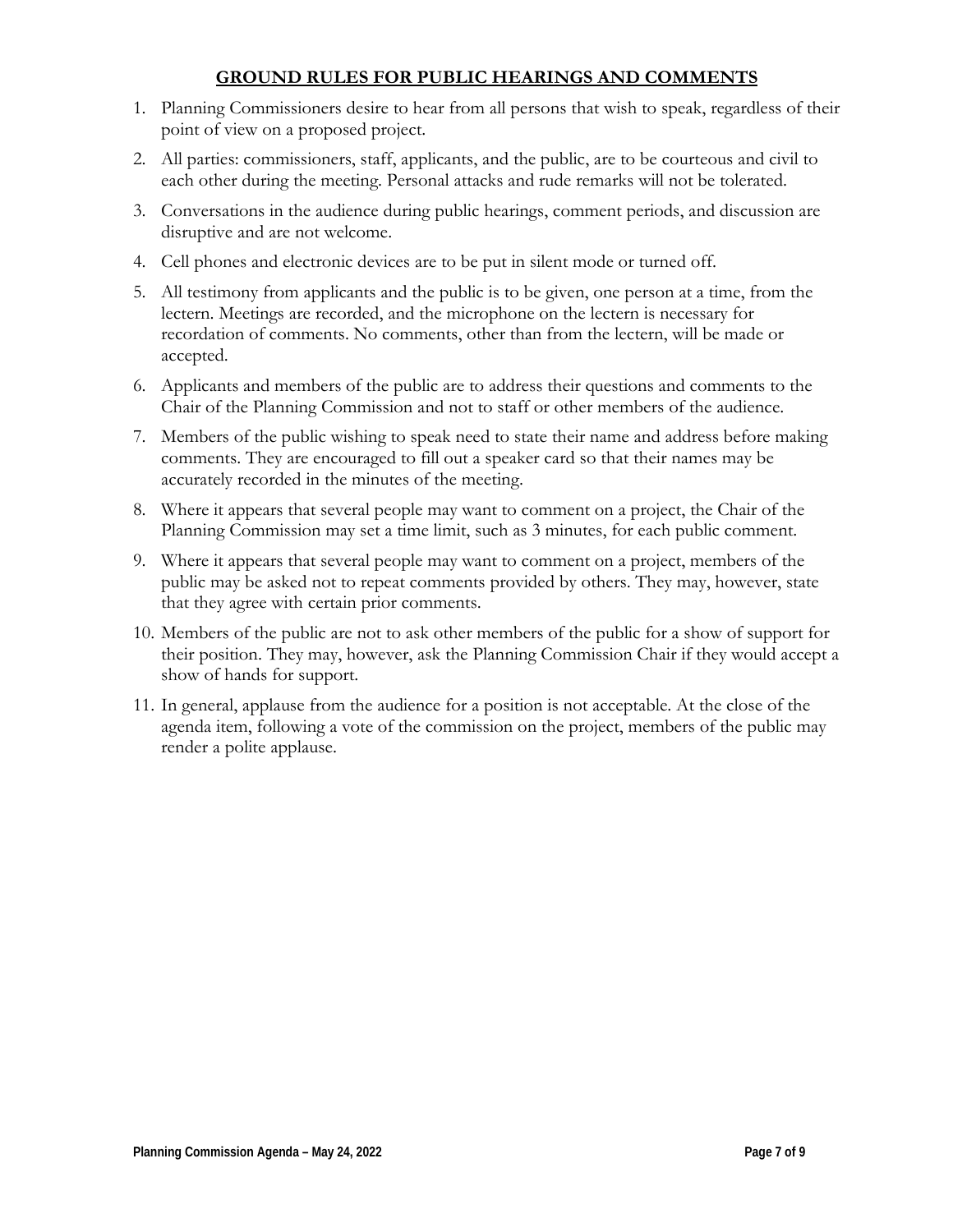#### **PLANNING RELATED APPEAL PROCESS**

Decisions or determinations by the City's staff, Development Review Committee (DRC) or Planning Commission can be appealed by any interested person (applicant, neighbor, public official, or other interested party). The appeal process is described by Chapter 21.23.A of the City's Municipal Code, and is summarized as follows:

- a. An appeal of a staff determination or interpretation will be heard by the Planning Commission. There is no charge to the appealing party.
- b. The DRC is a subcommittee of the Planning Commission. Their role is to review design details as outlined in Chapter 21.23 B of the Municipal Code. Any decision, determination or recommendation of the DRC may be appealed to the full Planning Commission. There is no charge to the appealing party. In the absence of an appeal to the City Council, the Planning Commission is the final authority on Lot Line Adjustments, Parcel and Subdivision Maps, Conditional Use Permits, Planned Developments, design details and Zoning Code interpretations. Decisions and determinations by the Planning Commission are appeal able to the City Council. Appeals to the City Council require a \$200 fee deposit to be applied toward actual City costs to prepare the appeal (staff time to prepare a report that adequately responds to the appeal, report printing, and required public notices), as adopted by City Council Resolution No. 06-128. Appellants are hereby notified that the actual cost of an appeal may exceed the \$200 deposit and that they will be billed for any additional amounts necessary to cover actual City costs.

#### When must an appeal be filed?

An appeal must be filed within fifteen (15) calendar days of the decision. Upon receipt of an appeal, the matter will be scheduled for consideration before the appeal body as soon as feasible. Appeal applications can be obtained from the City's website at [www.prcity.com,](http://www.prcity.com/) anyone in the Community Development Department or by calling (805) 237-3970.

#### What is the effect of filing an appeal?

If an appeal is filed, the body considering the appeal will consider the request as if it were a new application. Opportunities will be provided for all interested parties to speak and/or provide evidence to support approval or denial of the appeal.

There is no penalty for filing an appeal. The City cannot and will not penalize anyone for filing an appeal. Each application for a land use or other entitlement is handled on a "first-come-firstserved" basis. (The City keeps a "log" of applications filed, and any of the public is welcome to confirm the order of processing for each application.)

#### How Can I Get More Information on Appeals?

Please check the City's website at [www.prcity.com,](http://www.prcity.com/) call the Community Development Department at (805) 237-3970, or stop by City Hall at 1000 Spring Street, Paso Robles, CA 93446.